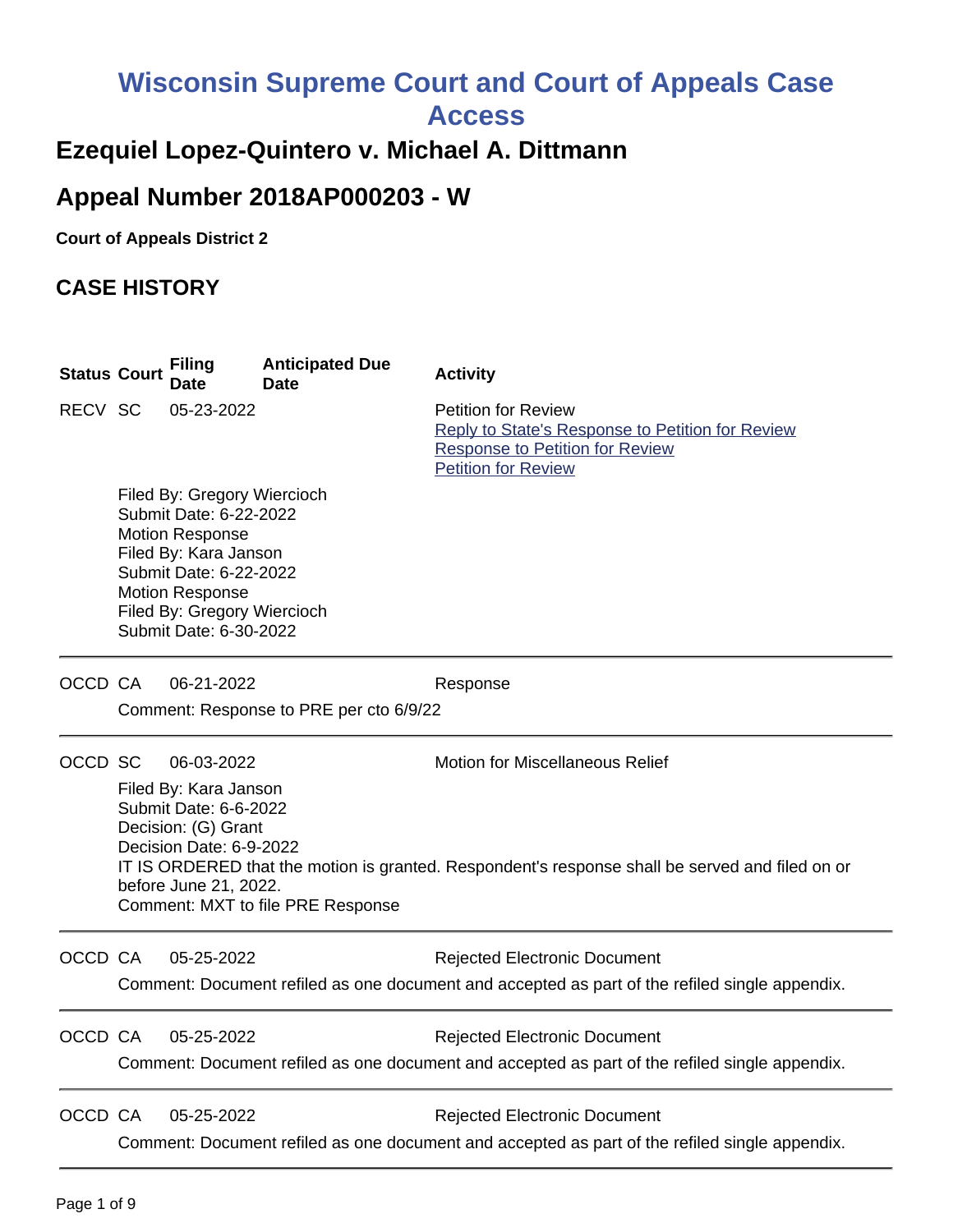| OCCD CA |                                                                     | 05-25-2022                                                                                                          | <b>Rejected Electronic Document</b>                                                              |  |  |  |
|---------|---------------------------------------------------------------------|---------------------------------------------------------------------------------------------------------------------|--------------------------------------------------------------------------------------------------|--|--|--|
|         |                                                                     |                                                                                                                     | Comment: Document refiled as one document and accepted as part of the refiled single appendix.   |  |  |  |
| OCCD CA |                                                                     | 05-25-2022                                                                                                          | <b>Rejected Electronic Document</b>                                                              |  |  |  |
|         |                                                                     | Comment: Document refiled as one document and accepted as part of the refiled single appendix.                      |                                                                                                  |  |  |  |
| OCCD CA |                                                                     | 05-25-2022                                                                                                          | <b>Rejected Electronic Document</b>                                                              |  |  |  |
|         |                                                                     | Comment: Document refiled as one document and accepted as part of the refiled single appendix.                      |                                                                                                  |  |  |  |
| OCCD CA |                                                                     | 05-25-2022                                                                                                          | <b>Rejected Electronic Document</b>                                                              |  |  |  |
|         |                                                                     |                                                                                                                     | Comment: Document refiled as one document and accepted as part of the refiled single appendix.   |  |  |  |
| OCCD CA |                                                                     | 05-25-2022                                                                                                          | <b>Rejected Electronic Document</b>                                                              |  |  |  |
|         |                                                                     | Comment: Document refiled as one document and accepted as part of the refiled single appendix.                      |                                                                                                  |  |  |  |
| OCCD CA |                                                                     | 05-25-2022                                                                                                          | <b>Rejected Electronic Document</b>                                                              |  |  |  |
|         |                                                                     | Comment: Document refiled as one document and accepted as part of the refiled single appendix.                      |                                                                                                  |  |  |  |
| OCCD SC |                                                                     | 05-23-2022                                                                                                          | Fee Waived                                                                                       |  |  |  |
|         |                                                                     | Comment: PRE from previously remanded matter                                                                        |                                                                                                  |  |  |  |
| OCCD CA |                                                                     | 04-19-2022                                                                                                          | <b>Motion for Reconsideration</b>                                                                |  |  |  |
|         |                                                                     | Filed By: Gregory Wiercioch<br>Submit Date: 4-20-2022                                                               |                                                                                                  |  |  |  |
|         | Decision: (D) Deny                                                  |                                                                                                                     |                                                                                                  |  |  |  |
|         |                                                                     | Decision Date: 4-21-2022<br>IT IS ORDERED that the motion for reconsideration is denied. WIS. STAT. RULE 809.24(2). |                                                                                                  |  |  |  |
| OCCD CA |                                                                     | 04-01-2022                                                                                                          | Opinion/Decision                                                                                 |  |  |  |
|         |                                                                     | Judge Panel: Gundrum, Neubauer, Kornblum                                                                            |                                                                                                  |  |  |  |
|         | Opinion: Memo Opinion<br>Decision: Supervisory Writ Denied Pages: 6 |                                                                                                                     |                                                                                                  |  |  |  |
|         |                                                                     |                                                                                                                     | Order Text: IT IS ORDERED that the petition for a writ of habeas corpus is denied without costs. |  |  |  |
| OCCD SC |                                                                     | 11-11-2021                                                                                                          | Invoice Issued                                                                                   |  |  |  |
|         |                                                                     | Comment: Invoice No: 18844 VOIDED on 11-11-2021 - entered in error                                                  |                                                                                                  |  |  |  |
| OCCD CA |                                                                     | 10-01-2021                                                                                                          | Response                                                                                         |  |  |  |
|         |                                                                     |                                                                                                                     | Comment: response due by petitioner per cto of 6/2/21; new due date per cto of 8/20/21           |  |  |  |
| OCCD CA |                                                                     | 08-19-2021                                                                                                          | <b>Motion to Extend Time</b>                                                                     |  |  |  |
|         |                                                                     | Filed By: Gregory Wiercioch<br>Submit Date: 8-19-2021                                                               |                                                                                                  |  |  |  |
|         |                                                                     | Decision: (G) Grant                                                                                                 |                                                                                                  |  |  |  |
|         |                                                                     | Decision Date: 8-20-2021                                                                                            |                                                                                                  |  |  |  |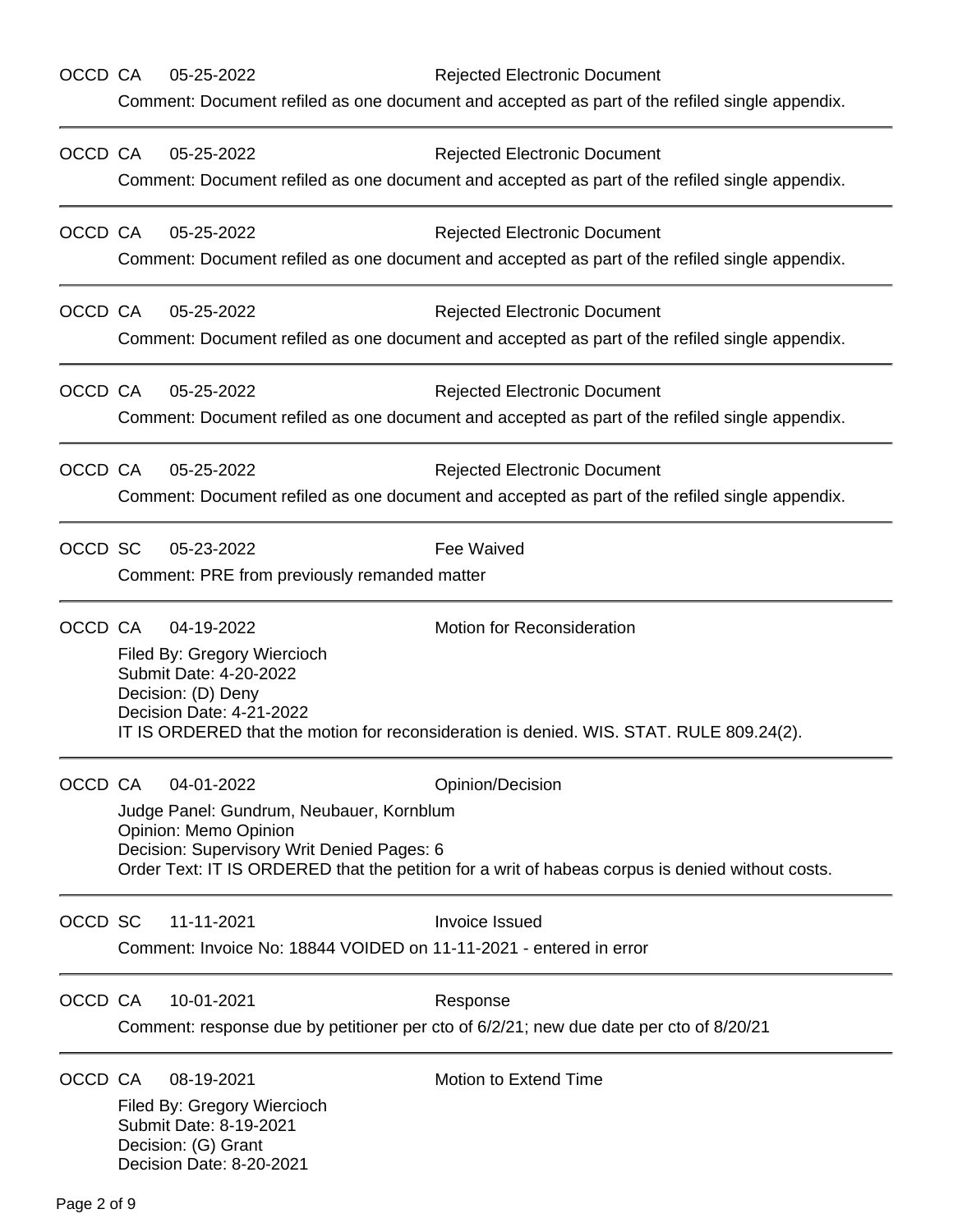IT IS ORDERED that the time for the petitioner to file an additional response is extended to October 1, 2021. See WIS. STAT. RULE 809.82(2)(a). See RSP event due on 10-1-2021 Comment: MXT to file petitioenr's response

OCCD CA 07-01-2021 Motion for Miscellaneous Relief

Filed By: Kara Janson Submit Date: 7-2-2021 Decision: (G) Grant Decision Date: 7-8-2021 IT IS ORDERED that the time for the respondent to file an additional response is extended to August 2, 2021. See WIS. STAT. RULE 809.82(2)(a).

# OCCD CA 06-02-2021 Court Order

IT IS ORDERED that the respondent shall file an additional response within thirty days after the date of this order.

IT IS FURTHER ORDERED that the petitioner shall file an additional response within thirty days of the respondents filing.

See WHC event filed on 2-1-2018

# OCCD CA 05-10-2021 Response

Comment: Receive circuit court findings pursuant to 1/31/20 cto; 4/10/20; 7/6/20 -- received by email 5/10/21 from crcuit court Response- Findings of Fact

# OCCD CA 02-04-2021 Motion to Extend Time

Filed By: Gregory Wiercioch Submit Date: 2-5-2021 Decision: (G) Grant Decision Date: 2-8-2021 IT IS ORDERED that the circuit court shall return its findings of fact relevant to the defense of laches no later than May 10, 2021. See WIS. STAT. RULE 809.82(2)(a). See RSP event due on 5-10-2021 Comment: 5th Request Motion to Extend Time - Circuit Court Findings (5th)

# OCCD CA 11-25-2020 Motion to Extend Time

Filed By: Gregory Wiercioch Submit Date: 11-25-2020 Decision: (G) Grant Decision Date: 11-27-2020 IT IS ORDERED that the circuit court shall return its findings of fact relevant to the defense of laches no later than February 15, 2021. See WIS. STAT. RULE 809.82(2)(a). Motion Response Filed By: Gregory Wiercioch Submit Date: 11-25-2020 Motion Response Filed By: Gregory Wiercioch Submit Date: 11-27-2020 See RSP event due on 2-15-2021 Comment: Motion to Extend Time - Circuit Court Proceedings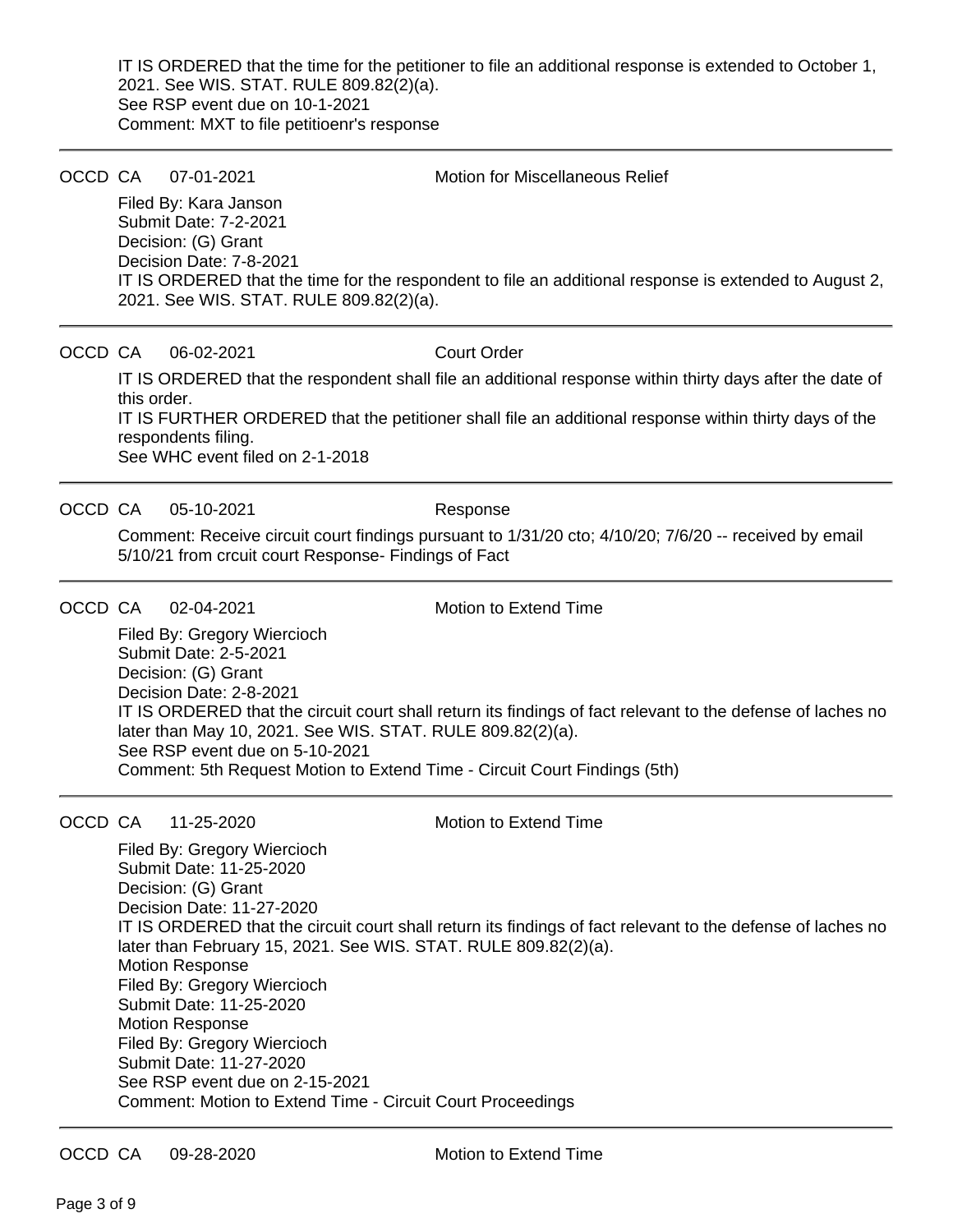Filed By: Gregory Wiercioch Submit Date: 9-28-2020 Decision: (G) Grant Decision Date: 9-30-2020 IT IS ORDERED that the circuit court shall return its findings of fact relevant to the defense of laches no later than December 7, 2020. See WIS. STAT. RULE 809.82(2)(a). See RSP event due on 12-7-2020 Comment: circuit court findings Motion to Extend Time (3rd) Court Order 09/30/20

OCCD CA 07-01-2020 Motion to Extend Time

Filed By: Gregory Wiercioch Submit Date: 7-2-2020 Decision: (G) Grant Decision Date: 7-6-2020 IT IS ORDERED that the circuit court shall return its findings of fact relevant to the defense of laches no later than October 7, 2020. See WIS. STAT. RULE 809.82(2)(a). See RSP event due on 10-7-2020 Comment: circuit court findings Motion to Extend Time

OCCD CA 04-03-2020 Motion for Miscellaneous Relief

Filed By: Gregory Wiercioch Submit Date: 4-3-2020 Decision: (G) Grant Decision Date: 4-10-2020 IT IS ORDERED that the circuit court shall return its findings of fact relevant to the defense of laches no later than July 9, 2020. See WIS. STAT. RULE 809.82(2)(a). Comment: mxt to file facts of finding Motion for Miscellaneous Relief Motion for Miscellaneous Relief

OCCD CA 01-29-2020 Motion to Extend Time

Filed By: Gregory Wiercioch Submit Date: 1-29-2020 Decision: (G) Grant Decision Date: 1-31-2020 ORD that the circuit court shall return its findings of fact relevant to the defense of laches no later than April 10, 2020. See RSP event due on 4-10-2020 Comment: Court Order 01/31/20 Motion to Extend Time

### OCCD CA 12-16-2019 Motion to Extend Time

Filed By: Kara Mele Submit Date: 12-17-2019 Decision: (G) Grant Decision Date: 12-18-2019 ORD that the circuit court shall return its findings of fact relevant to the defense of laches no later than March 11, 2020. See RSP event due on 3-11-2020 Comment: for circuit court findings Court Order 12/18/19 Motion to Extend Time

Filed By: Gregory Wiercioch Submit Date: 9-6-2019 Decision: (G) Grant

OCCD CA 09-06-2019 Motion for Miscellaneous Relief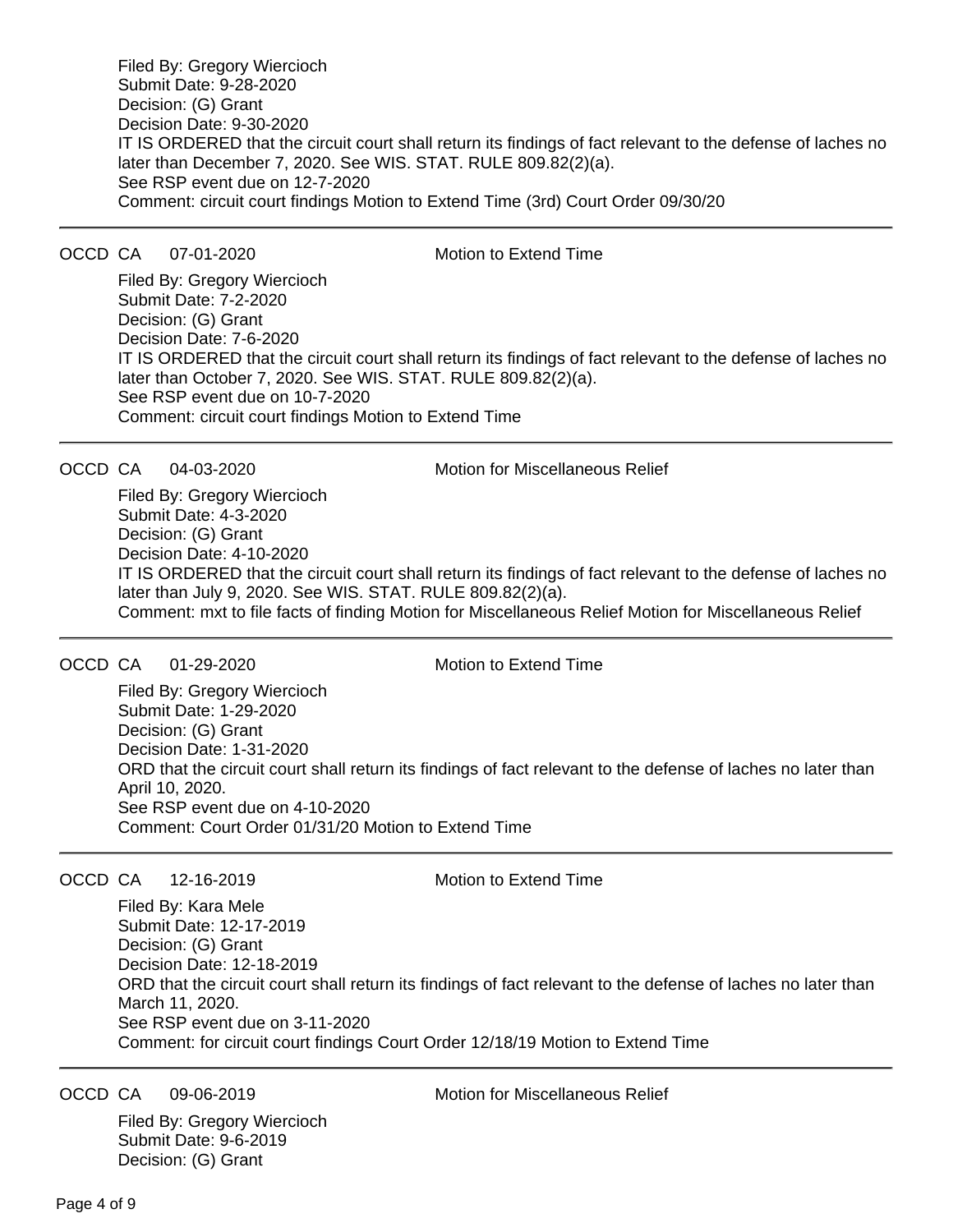Decision Date: 9-9-2019 ORD that the circuit court shall return its findings of fact relevant to the defense of laches no later than February 10, 2020. See Wis. Stat. Rule 809.82(2)(a). Comment: MXT for circuit court deadline for returning findings Motion for Miscellaneous Relief Court Order 09/09/19

### OCCD CA 08-14-2019 Court Order

ORD that this matter is remanded to the circuit court to conduct an evidentiary hearing and enter findings of fact relevant to the defense of laches. The circuit court shall return its findings within sixty days of the date of this order. This court will then either make the ultimate determination as to whether to issue a writ or order additional responses from the parties based upon the circuit court's findings. FRO that either party may order a transcript of the hearing within five days after the completion of the hearing. In such an event, the court reporter shall have twenty days from the date the transcript is ordered to prepare and file the transcript. The requesting party shall provide a copy of this order to the court reporter.

See WHC event filed on 2-1-2018 Comment: Court Order 08/14/19

OCCD CA 07-08-2019 Motion for Miscellaneous Relief

Filed By: Gregory Wiercioch Submit Date: 7-8-2019 Decision: (G) Grant Decision Date: 7-15-2019 ORD that the petitioner may file a reply to the respondent's response to the petition for writ of habeas corpus no later than July 31, 2019. Comment: MXT to file reply Reply to State's Response to Petition for Writ of Habeas Corpus Court Order 07/15/19 Motion for Miscellaneous Relief

OCCD CA 06-12-2019 Motion for Miscellaneous Relief

Filed By: Kara Mele Submit Date: 6-12-2019 Decision: (G) Grant Decision Date: 6-14-2019 ORD that the time for the respondent to file a response is extended to July 1, 2019. See Wis. Stat. Rule 809.82(2)(a). Comment: MXT to file response to writ

OCCD CA 06-05-2019 Attorney Change

Comment: Attorney Henak/Wisconsin Association of Criminal Defense Lawyers withdrawn per letter advising Attorney Henak does not represent the association for Court of Appeals proceedings.

### OCCD CA 05-30-2019 Sua Sponte

Filed By: Unassigned District 2 Submit Date: 5-30-2019 Decision: (O) Other Decision Date: 5-31-2019 ORD that the respondent shall file a response to the petition for a writ of habeas corpus within fourteen days after service of this order. Wis. Stat. Rule 809.51(2). Comment: Court of appeals decision reversed and cause remanded

OCCD SC 05-29-2019 Cites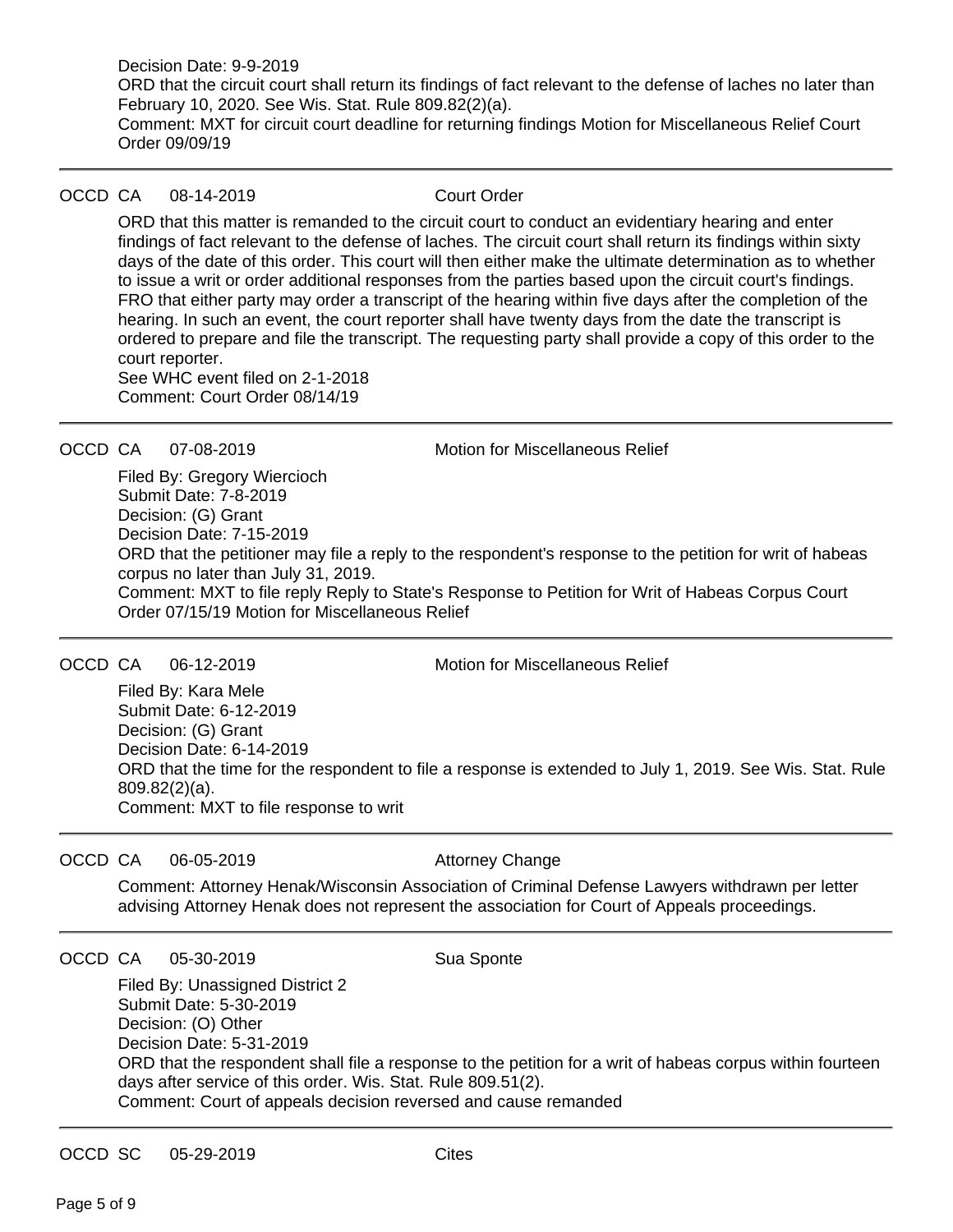| OCCD SC |                                                                                                                                                                                                                                                              | 05-29-2019<br>928 N.W.2d 480                                                                                                                                                                                                                                                                                                                                                 | <b>Cites</b>                                                                                      |
|---------|--------------------------------------------------------------------------------------------------------------------------------------------------------------------------------------------------------------------------------------------------------------|------------------------------------------------------------------------------------------------------------------------------------------------------------------------------------------------------------------------------------------------------------------------------------------------------------------------------------------------------------------------------|---------------------------------------------------------------------------------------------------|
| OCCD SC |                                                                                                                                                                                                                                                              | 05-29-2019                                                                                                                                                                                                                                                                                                                                                                   | Court Changed to Court of Appeals                                                                 |
| OCCD SC |                                                                                                                                                                                                                                                              | 05-29-2019                                                                                                                                                                                                                                                                                                                                                                   | Remanded from WI Supreme Court                                                                    |
| OCCD SC |                                                                                                                                                                                                                                                              | 05-29-2019<br>Opinion: Opinion<br>Decision: Remanded to Court of Appeals Pages: 28<br>Written by: Bradley, Rebecca Grassl<br>Kelly, Daniel Wrote Concurring Opinion 1 pages.<br>Roggensack, Patience Drake Wrote Dissenting Opinion 15 pages.<br>Ziegler, Annette K. Joined Dissenting Opinion<br>Order Text: The decision of the court of appeals is reversed and remanded. | Opinion/Decision<br>Judge Panel: Roggensack, Abrahamson, Bradley, Ziegler, Bradley, Kelly, Dallet |
| OCCD SC |                                                                                                                                                                                                                                                              | <b>Comment: Opinion/Decision</b><br>05-28-2019<br>Comment: PDC No: 2019 WI 58                                                                                                                                                                                                                                                                                                | <b>Public Domain Citation</b>                                                                     |
| OCCD SC | 10-12-2018<br>Oral Argument<br>Comment: 2nd case, 9:45 a.m. Attorney Gregory W. Wiercioch for PET, Attorney Kara L. Mele for RES<br>(NOTE: THIS CASE WILL BE ARGUED IN THE MONROE COUNTY JUSTICE CENTER AS PART OF<br>THE COURT'S JUSTICE ON WHEELS PROGRAM) |                                                                                                                                                                                                                                                                                                                                                                              |                                                                                                   |
| OCCD SC |                                                                                                                                                                                                                                                              | 10-04-2018                                                                                                                                                                                                                                                                                                                                                                   | <b>Briefs Received At State Law Library</b>                                                       |
| OCCD SC |                                                                                                                                                                                                                                                              | 09-28-2018<br>Filed By: Gregory Wiercioch<br>Comment: Appendix to Reply Brief-Supreme Court                                                                                                                                                                                                                                                                                  | <b>Reply Brief-Supreme Court</b><br><b>Reply Brief-Supreme Court</b>                              |
| OCCD SC |                                                                                                                                                                                                                                                              | 09-21-2018<br>Filed By: Gregory Wiercioch<br>Submit Date: 9-21-2018<br>Decision: (G) Grant<br>Decision Date: 9-24-2018<br>ORD that the motion is granted.<br>See BR3 event due on 9-28-2018<br>Comment: expand word count to 5000                                                                                                                                            | Motion to Extend Time                                                                             |
| OCCD SC |                                                                                                                                                                                                                                                              | 09-19-2018                                                                                                                                                                                                                                                                                                                                                                   | <b>Briefs Received At State Law Library</b>                                                       |
| OCCD SC |                                                                                                                                                                                                                                                              | 09-13-2018                                                                                                                                                                                                                                                                                                                                                                   | <b>Brief of Amicus Curiae</b>                                                                     |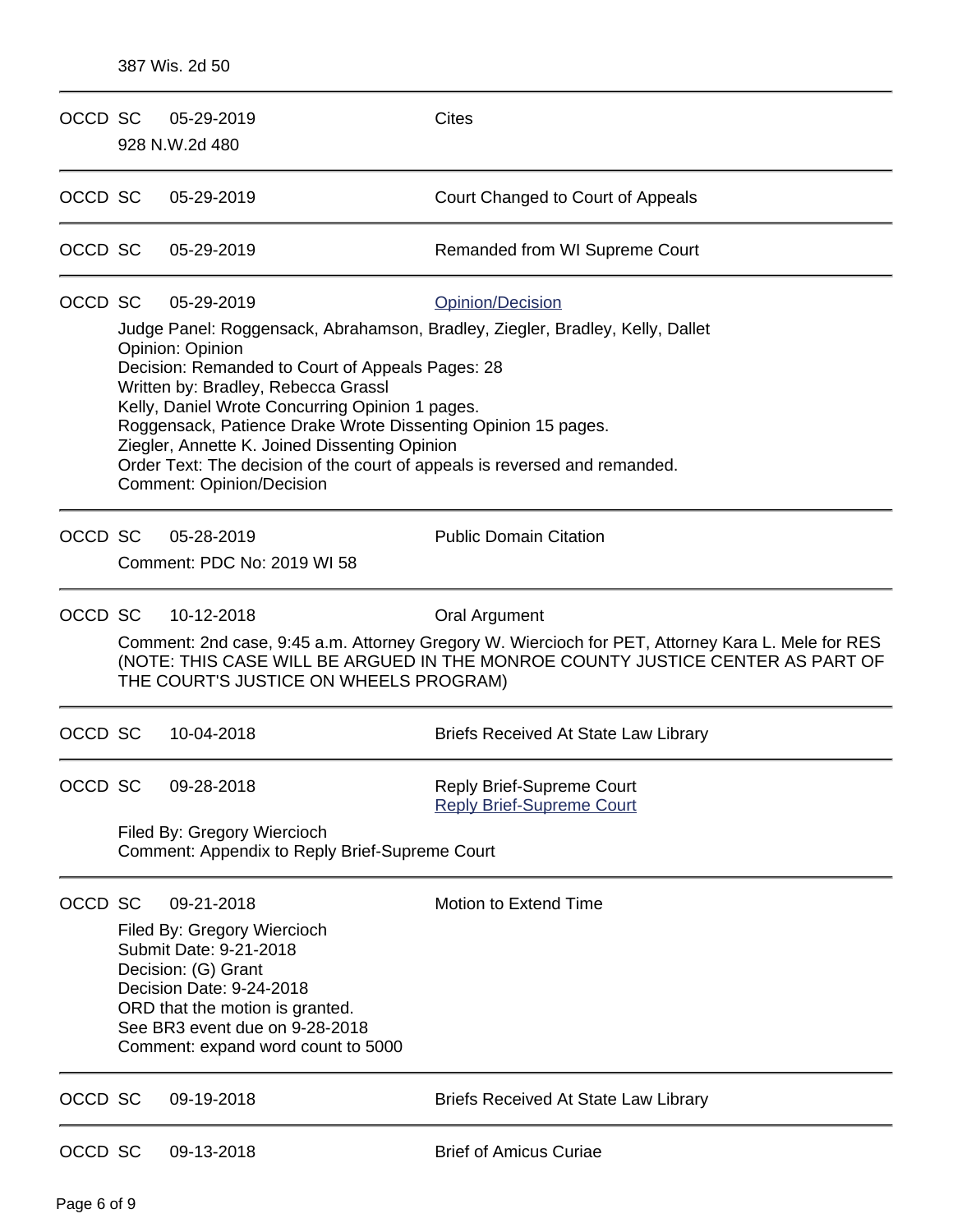Filed By: Robert Henak

Comment: WACDL Appx to Brief of Amicus Curiae - WI Ass'n of Criminal Defense Lawyers

| OCCD SC |                                                                                                                                                          | 09-13-2018                                                                                                                                                                                                         | Motion to File Amicus/Non-Party Brief                        |  |  |  |  |
|---------|----------------------------------------------------------------------------------------------------------------------------------------------------------|--------------------------------------------------------------------------------------------------------------------------------------------------------------------------------------------------------------------|--------------------------------------------------------------|--|--|--|--|
|         | Filed By: Robert Henak<br>Submit Date: 9-13-2018                                                                                                         |                                                                                                                                                                                                                    |                                                              |  |  |  |  |
|         |                                                                                                                                                          | Decision: (G) Grant<br>Decision Date: 9-14-2018                                                                                                                                                                    |                                                              |  |  |  |  |
|         | ORD that the motion is granted and the brief is accepted for filing.<br><b>Comment: WACDL</b>                                                            |                                                                                                                                                                                                                    |                                                              |  |  |  |  |
| OCCD SC |                                                                                                                                                          | 09-11-2018                                                                                                                                                                                                         | <b>Briefs Received At State Law Library</b>                  |  |  |  |  |
| OCCD SC |                                                                                                                                                          | 09-10-2018                                                                                                                                                                                                         | Motion to Extend Time                                        |  |  |  |  |
|         |                                                                                                                                                          | Filed By: Gregory Wiercioch<br>Submit Date: 9-11-2018                                                                                                                                                              |                                                              |  |  |  |  |
|         |                                                                                                                                                          | Decision: (G) Grant                                                                                                                                                                                                |                                                              |  |  |  |  |
|         |                                                                                                                                                          | Decision Date: 9-11-2018                                                                                                                                                                                           |                                                              |  |  |  |  |
|         |                                                                                                                                                          | ORD that the motion is granted. Petitioner's reply brief shall be served and filed on or before September<br>28, 2018. As this case is scheduled for oral argument on October 12, 2018, no further time extensions |                                                              |  |  |  |  |
|         |                                                                                                                                                          | will be granted.<br>See BR3 event due on 9-28-2018                                                                                                                                                                 |                                                              |  |  |  |  |
| OCCD SC |                                                                                                                                                          | 08-30-2018                                                                                                                                                                                                         | Response Brief-Supreme Court<br>Response Brief-Supreme Court |  |  |  |  |
|         |                                                                                                                                                          | Filed By: Kara Mele                                                                                                                                                                                                |                                                              |  |  |  |  |
| OCCD SC |                                                                                                                                                          | 08-06-2018                                                                                                                                                                                                         | Assigned-Oral Argument                                       |  |  |  |  |
| OCCD SC |                                                                                                                                                          | 07-27-2018                                                                                                                                                                                                         | Motion to Extend Time                                        |  |  |  |  |
|         |                                                                                                                                                          | Filed By: Kara Mele                                                                                                                                                                                                |                                                              |  |  |  |  |
|         | Submit Date: 7-30-2018<br>Decision: (G) Grant                                                                                                            |                                                                                                                                                                                                                    |                                                              |  |  |  |  |
|         | Decision Date: 7-30-2018<br>ORD that the motion is granted. The response brief of respondent shall be served and filed on or before                      |                                                                                                                                                                                                                    |                                                              |  |  |  |  |
|         | August 30, 2018.                                                                                                                                         |                                                                                                                                                                                                                    |                                                              |  |  |  |  |
|         |                                                                                                                                                          | See BR2 event due on 8-30-2018                                                                                                                                                                                     |                                                              |  |  |  |  |
| OCCD SC |                                                                                                                                                          | 07-11-2018                                                                                                                                                                                                         | <b>First Brief-Supreme Court</b>                             |  |  |  |  |
|         |                                                                                                                                                          | Filed By: Gregory Wiercioch                                                                                                                                                                                        | <b>First Brief-Supreme Court</b>                             |  |  |  |  |
|         | Comment: Note that the caption has been corrected on this brief. Please use the above caption on all<br>future briefs. Appx to First Brief-Supreme Court |                                                                                                                                                                                                                    |                                                              |  |  |  |  |
| OCCD SC |                                                                                                                                                          | 06-22-2018                                                                                                                                                                                                         | <b>Attorney Change</b>                                       |  |  |  |  |
|         |                                                                                                                                                          | Comment: Added AG Mele, removed Kawski and Potter                                                                                                                                                                  |                                                              |  |  |  |  |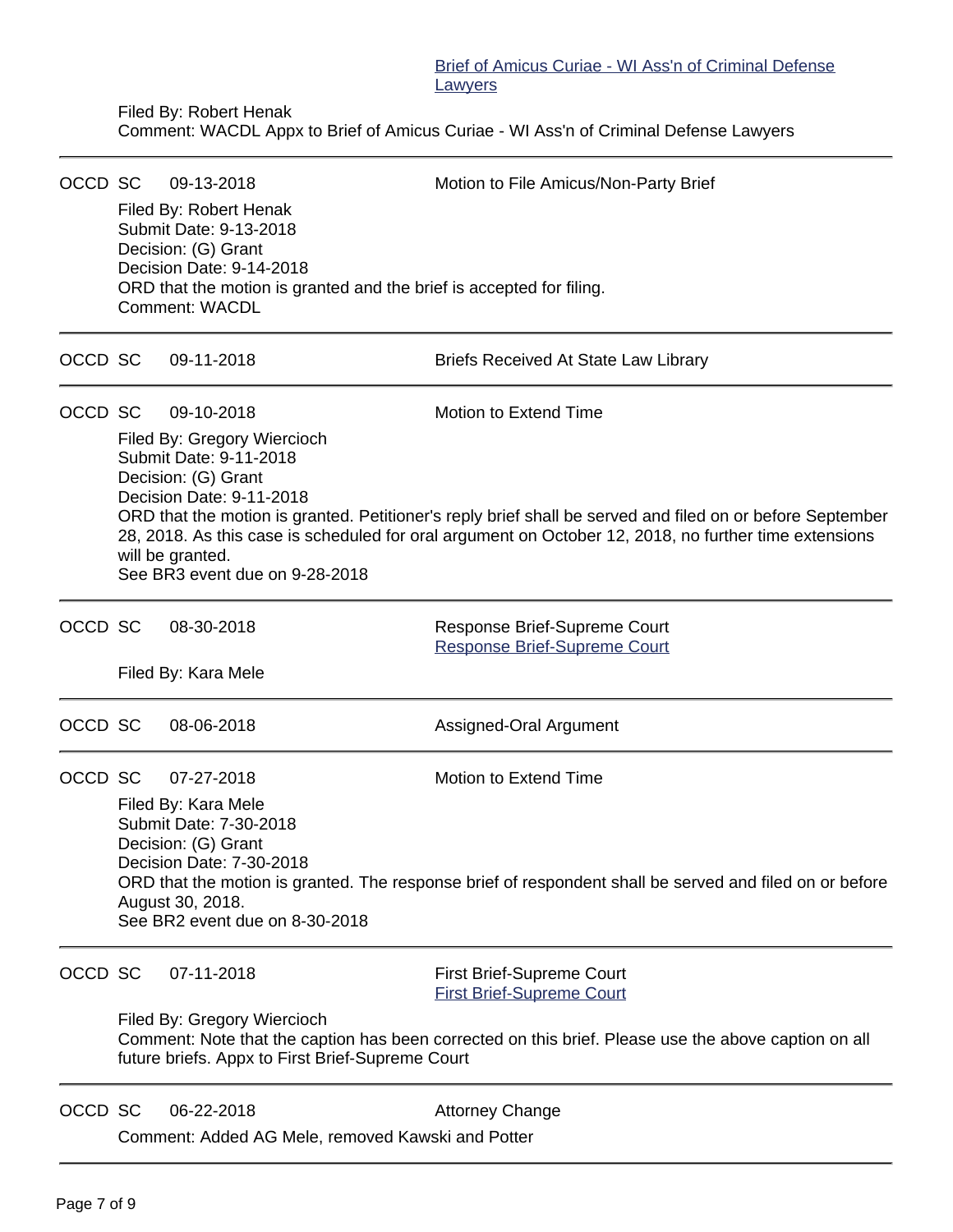| OCCD SC |                                                                                                                                                                                                                                                                                                                                                                                                                                                                                                                                                                                                                                                                                                                                                                                                                                                                                                                        | 06-11-2018                                                                                                                                                                                                                                                           | Court Changed to Supreme Court                                                                             |
|---------|------------------------------------------------------------------------------------------------------------------------------------------------------------------------------------------------------------------------------------------------------------------------------------------------------------------------------------------------------------------------------------------------------------------------------------------------------------------------------------------------------------------------------------------------------------------------------------------------------------------------------------------------------------------------------------------------------------------------------------------------------------------------------------------------------------------------------------------------------------------------------------------------------------------------|----------------------------------------------------------------------------------------------------------------------------------------------------------------------------------------------------------------------------------------------------------------------|------------------------------------------------------------------------------------------------------------|
| OCCD SC |                                                                                                                                                                                                                                                                                                                                                                                                                                                                                                                                                                                                                                                                                                                                                                                                                                                                                                                        | 04-06-2018                                                                                                                                                                                                                                                           | Fee Waived                                                                                                 |
| OCCD SC |                                                                                                                                                                                                                                                                                                                                                                                                                                                                                                                                                                                                                                                                                                                                                                                                                                                                                                                        | 04-05-2018<br>Filed By: Gregory Wiercioch<br>Submit Date: 4-9-2018<br>Decision: (G) Grant<br>Decision Date: 6-11-2018<br>ORD petition for review granted. Briefs/statements 30/20/10.<br><b>Motion Response</b><br>Filed By: Clayton Kawski<br>Submit Date: 4-9-2018 | <b>Petition for Review</b>                                                                                 |
| OCCD CA |                                                                                                                                                                                                                                                                                                                                                                                                                                                                                                                                                                                                                                                                                                                                                                                                                                                                                                                        | 03-02-2018<br>Filed By: Gregory Wiercioch<br>Submit Date: 3-2-2018<br>Decision: (D) Deny<br>Decision Date: 3-6-2018<br>ORD that the motion for reconsideration is denied.                                                                                            | Motion for Reconsideration                                                                                 |
| OCCD CA |                                                                                                                                                                                                                                                                                                                                                                                                                                                                                                                                                                                                                                                                                                                                                                                                                                                                                                                        | 02-12-2018<br>Opinion: Memo Opinion<br>Decision: Supervisory Writ Denied Pages: 3                                                                                                                                                                                    | Opinion/Decision<br>Order Text: ORD that the petition for a writ of habeas corpus is denied without costs. |
| OCCD CA | 02-01-2018<br>Petition for Writ of Habeas Corpus<br>Filed By: Gregory Wiercioch<br>Submit Date: 7-1-2019<br>Decision: (D) Deny<br>Decision Date: 4-1-2022<br>IT IS ORDERED that the petition for a writ of habeas corpus is denied without costs.<br><b>Motion Response</b><br>Filed By: Kara Janson<br>Submit Date: 7-1-2019<br><b>Motion Response</b><br>Filed By: Gregory Wiercioch<br>Submit Date: 8-1-2019<br><b>Motion Response</b><br>Filed By: Kara Janson<br>Submit Date: 8-3-2021<br><b>Motion Response</b><br>Filed By: Gregory Wiercioch<br>Submit Date: 10-4-2021<br>This motion contains court order(s).<br>Comment: matter reversed and remanded to court of appeals by SC decision issued 5/29/19; response<br>filed 7/1/19; reply to response filed 7/31/19 per 7/15/19 CTO; circuit court findings pursuant to 8/14/19<br>CTO due 10/14/19 State's Additional Response State's Supplemental Response |                                                                                                                                                                                                                                                                      |                                                                                                            |

OCCD CA 02-01-2018 Fee Waived